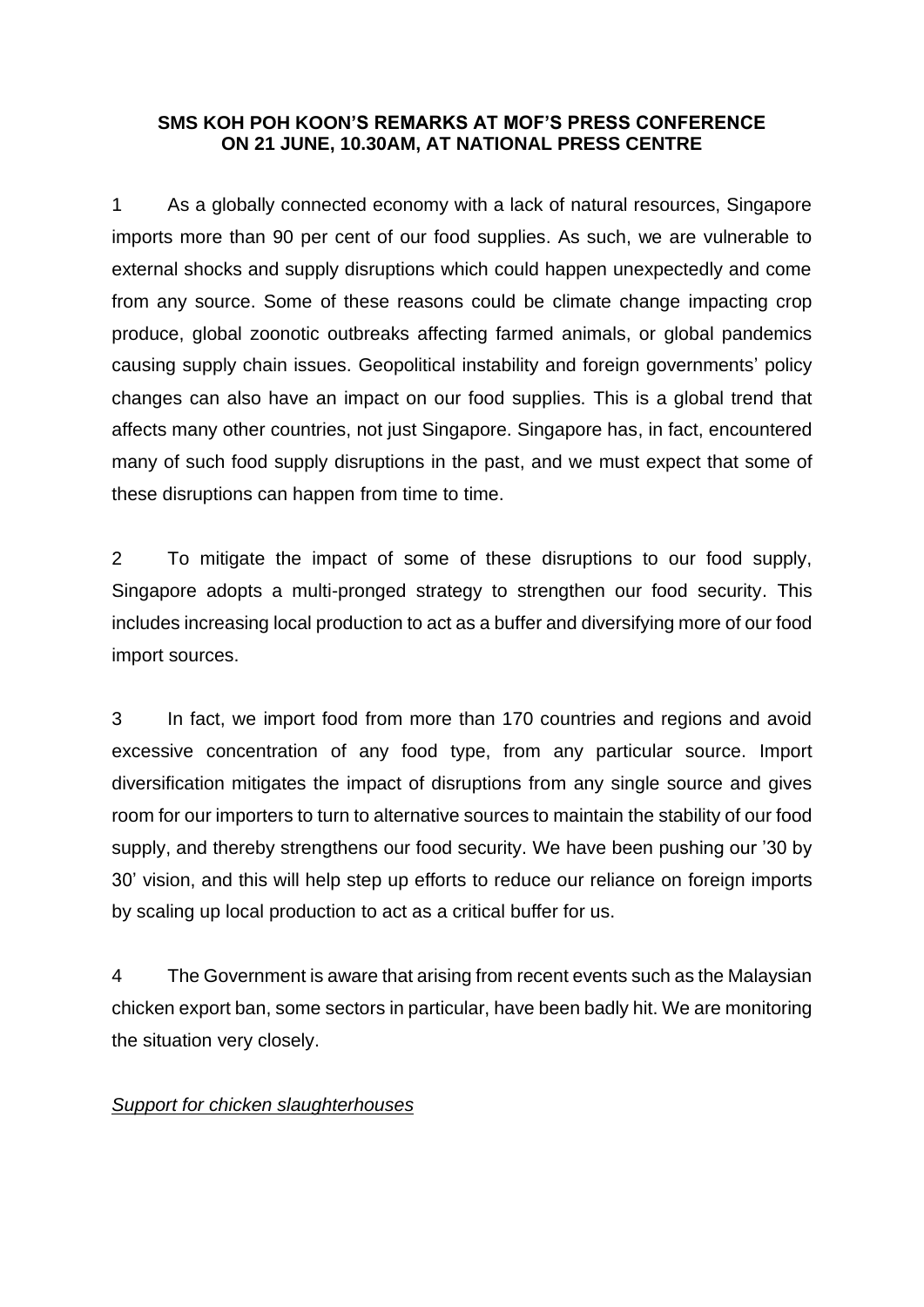5 For example, chicken slaughterhouses whose employees' livelihoods depend on the slaughtering of live chickens have been directly impacted by Malaysia's ban on chicken exports.

6 As the main activity of the chicken slaughterhouses is to slaughter live chickens, most of the chicken slaughterhouses had to put their slaughtering staff on leave. To help preserve this industry capability amid the ban, the Government will provide one month of Foreign Worker Levy (FWL) waiver for the chicken slaughterhouses that are affected by Malaysia's chicken export ban. The Singapore Food Agency (SFA) will issue a circular with more information to these affected chicken slaughterhouses.

7 While the Government continues to facilitate the opening of new sources for food imports, we encourage the industry and companies to build resilience into their food supply networks by implementing suitable business continuity plans such as diversifying and maintaining warm links with alternate sources of supply. This would in turn protect their businesses from any unexpected supply shocks so that they can pivot much more quickly.

## *Support for hawkers and wet market stallholders selling chicken*

8 The Government recognises that hawkers selling chicken products and market stallholders selling poultry have been affected by the ban on chicken exports in Malaysia. We have been working closely with industry partners and trade associations to quickly ramp up alternative supplies of chicken. We have also linked up affected hawkers and market stallholders with the Meat Traders Association Singapore to switch to frozen or thawed frozen chicken, as alternatives. In fact, many have done so and shown great resilience amidst this disruption.

9 The majority of the poultry market stalls and chicken rice stalls have remained open, and have been able to diversify and pivot to sell or use thawed frozen chicken or fresh kampung or black chicken. NEA has received some appeals from those who continue to face challenges in pivoting and is actively assisting these stallholders.